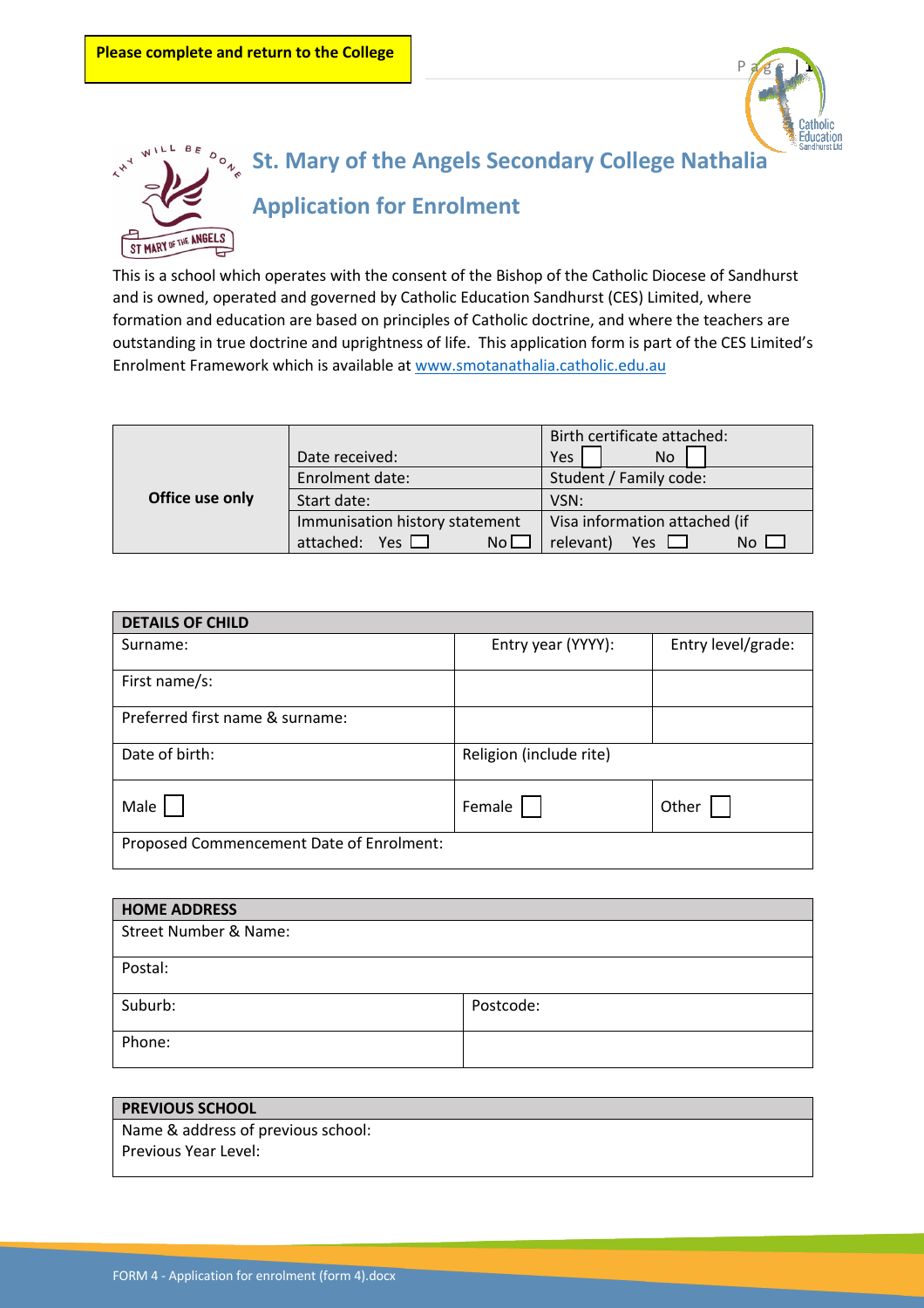| <b>SACRAMENTAL INFORMATION</b> |       |         |  |  |
|--------------------------------|-------|---------|--|--|
| Baptism:                       | Date: | Parish: |  |  |
| Confirmation:                  | Date: | Parish: |  |  |
| Reconciliation:                | Date: | Parish: |  |  |
| Communion:                     | Date: | Parish: |  |  |
| <b>Current Parish:</b>         |       |         |  |  |

| <b>NATIONALITY</b>                                                                       |                                                |                        |  |  |
|------------------------------------------------------------------------------------------|------------------------------------------------|------------------------|--|--|
| Government Requirement:                                                                  | Nationality:                                   | Ethnicity:             |  |  |
|                                                                                          |                                                |                        |  |  |
| In which country was the child                                                           | Australia                                      | Other – please specify |  |  |
| born:                                                                                    |                                                |                        |  |  |
| Is the child of Aboriginal or Torres Strait Islander origin?                             |                                                |                        |  |  |
| (For persons of both Aboriginal and Torres Strait Islander origin, tick 'Yes' for both.) |                                                |                        |  |  |
| No                                                                                       | Yes, Torres Strait Islander<br>Yes, Aboriginal |                        |  |  |

| IF NOT BORN IN AUSTRALIA, CITIZENSHIP STATUS *                                                |  |  |  |  |
|-----------------------------------------------------------------------------------------------|--|--|--|--|
| Please tick the relevant category below and record the visa subclass number as per government |  |  |  |  |
| requirements: (original documents to be sighted and copies to be retained by the school)      |  |  |  |  |
| Australian citizen not born in Australia:                                                     |  |  |  |  |
| Australian citizen (Australian passport or naturalisation certificate number/document for     |  |  |  |  |
| travel if country of birth is not Australia)                                                  |  |  |  |  |
| Australian passport number:                                                                   |  |  |  |  |
| Naturalisation certificate number:                                                            |  |  |  |  |
| Visa subclass recorded on entry to Australia:                                                 |  |  |  |  |
| Date of arrival in Australia:                                                                 |  |  |  |  |
| Not currently an Australian citizen, please provide further details as appropriate below:     |  |  |  |  |
| Permanent resident: (If ticked, record the visa subclass number)                              |  |  |  |  |
| Temporary resident: (if ticked, record the visa subclass number)                              |  |  |  |  |
| Other/visitor/overseas student: (if ticked, record the visa subclass<br>number                |  |  |  |  |
| *Please attach Visa/ImmiCard/Letter of Notification and Passport photo page.                  |  |  |  |  |

| IMMUNISATION (please attach an Immunisation history statement for your child)                                                                                                                                 |                                                                                                                |  |  |
|---------------------------------------------------------------------------------------------------------------------------------------------------------------------------------------------------------------|----------------------------------------------------------------------------------------------------------------|--|--|
| All vaccines are recorded on the Australian<br>Immunisation Register (AIR). You are required to<br>obtain an Immunisation History Statement for your<br>child (visit myGov) and provide it to the school with | Immunisation history statement attached:<br>N <sub>0</sub><br>Yes $\Box$<br>If no, please provide explanation: |  |  |
| this Enrolment Form.                                                                                                                                                                                          |                                                                                                                |  |  |
| If the student entered Australia on a humanitarian<br>visa, did they receive a refugee health check?                                                                                                          | Yes<br>No                                                                                                      |  |  |
|                                                                                                                                                                                                               |                                                                                                                |  |  |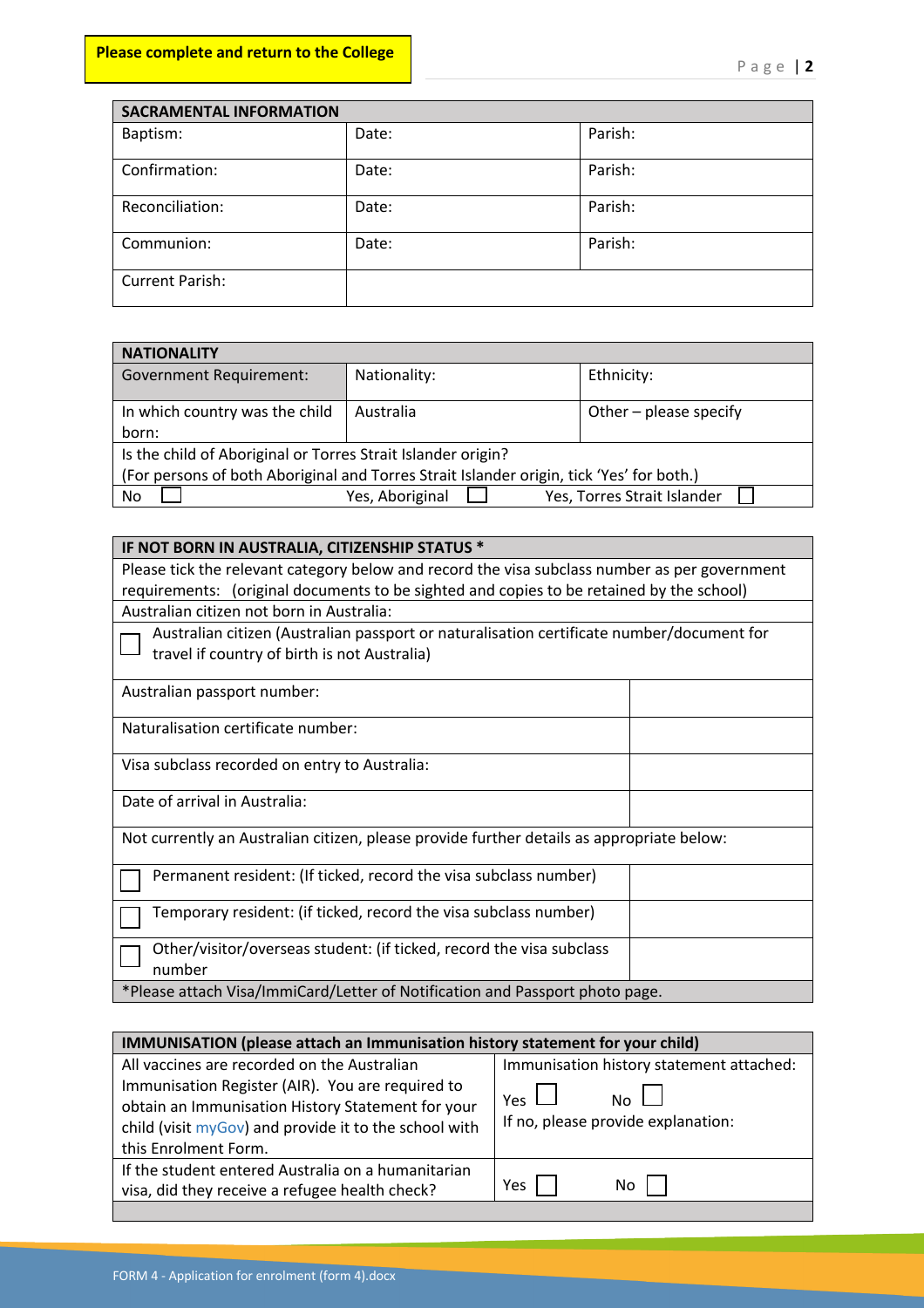| SIBLINGS ATTENDING A SCHOOL/PRESCHOOL |                                                                                                          |  |  |  |  |  |
|---------------------------------------|----------------------------------------------------------------------------------------------------------|--|--|--|--|--|
|                                       | List all children in your family attending school or preschool (oldest to youngest) - include applicant: |  |  |  |  |  |
| Name                                  | Year/Grade<br>School/preschool<br>Date of birth                                                          |  |  |  |  |  |
|                                       |                                                                                                          |  |  |  |  |  |
|                                       |                                                                                                          |  |  |  |  |  |
|                                       |                                                                                                          |  |  |  |  |  |
|                                       |                                                                                                          |  |  |  |  |  |
|                                       |                                                                                                          |  |  |  |  |  |

*Disclaimer: Personal information will be held, used and disclosed in accordance with the school's Privacy Collection Notice and Privacy Policy available on its website www.smotanathalia.catholic.edu.au*

| <b>PARENT A / GUARDIAN 1</b> |                                                      |             |  |             |    |
|------------------------------|------------------------------------------------------|-------------|--|-------------|----|
| Surname:                     |                                                      | Title: eg   |  | First Name: |    |
|                              |                                                      | Mr/Mrs/Ms   |  |             |    |
| Address:                     |                                                      |             |  |             |    |
|                              |                                                      |             |  |             |    |
| Home                         |                                                      | Work Phone: |  | Mobile:     |    |
| Phone:                       |                                                      |             |  |             |    |
|                              | SMS messaging: (for emergency and reminder purposes: |             |  | Yes         | No |
| Email:                       |                                                      |             |  |             |    |

| <b>PARENT B / GUARDIAN 2</b> |                                                     |             |             |  |
|------------------------------|-----------------------------------------------------|-------------|-------------|--|
| Surname:                     |                                                     | Title: eg   | First Name: |  |
|                              |                                                     | Mr/Mrs/Ms   |             |  |
| Address:                     |                                                     |             |             |  |
|                              |                                                     |             |             |  |
| Home                         |                                                     | Work Phone: | Mobile:     |  |
| Phone:                       |                                                     |             |             |  |
|                              | SMS messaging: (for emergency and reminder purposes |             | No<br>Yes   |  |
| Email:                       |                                                     |             |             |  |

| <b>CHILD TRAVEL ARRANGEMENTS</b>                                                    |             |                       |                 |  |
|-------------------------------------------------------------------------------------|-------------|-----------------------|-----------------|--|
| Please note: The College Buses can accommodate for ONE seat on ONE bus per student. |             |                       |                 |  |
| How will your child                                                                 |             | <b>Government Bus</b> |                 |  |
| travel to school?                                                                   | College Bus |                       | Other, specify: |  |
| Distance from College                                                               |             |                       |                 |  |
| by road                                                                             |             |                       |                 |  |
| Closest intersection to                                                             |             |                       |                 |  |
| your property                                                                       |             |                       |                 |  |
| Distance and direction                                                              |             |                       |                 |  |
| to this intersection:                                                               |             |                       |                 |  |
|                                                                                     |             |                       |                 |  |